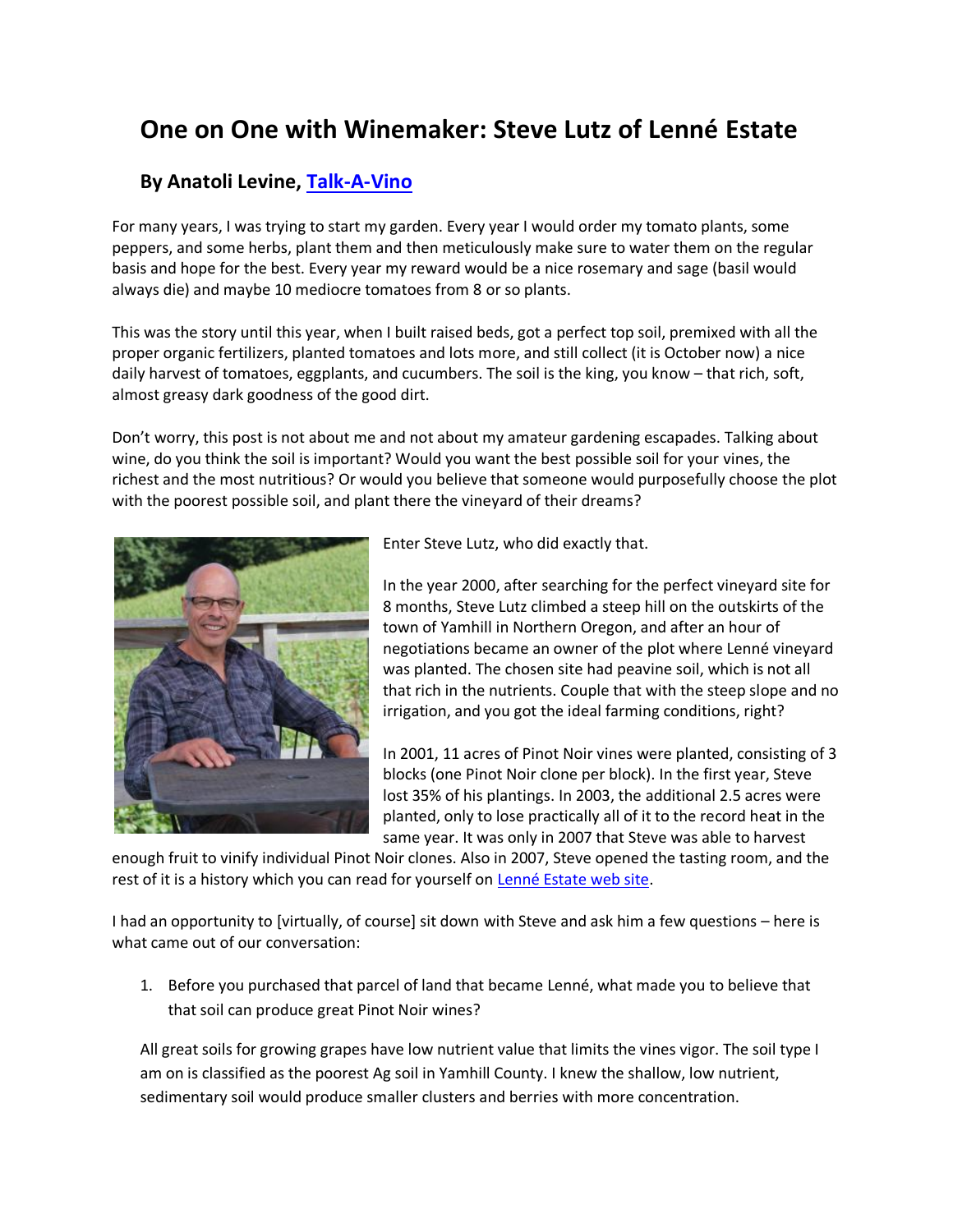2. It took you about 6 years (from 2001 to 2007) to get to any level of commercial success. How many times (if ever) you were ready to declare the project to be a failure?

Well there was too much sweat equity and personal money involved to turn back, but after we planted a 2.5 acre block in 2003 (one of the hottest springs ever) and lost all of it, we came close.

3. The soil at Lenné sounds it can produce some other interesting wines – have you thought about planting grapes other than Pinot Noir, let's say Syrah?

Well, we have grafted some Pinot to Chardonnay and have thought about grafting a little over to Gewurztraminer. The issue is that you can't do much because it isn't economically viable. We do have a neighbor that grows syrah which I find interesting but it's a little like swimming upstream; cool weather Syrah is fascinating with bottle age but a hard sell young.

4. Outside of your own wines, what is your most favorite wine what you ever tasted?

Well, years ago I had all the DRC wines about a half a dozen times and those would have to be my favorites.

5. Looking at the names of your wines, I'm assuming Jill's 115 and Eleanor's 114 are named after your daughters?

No, Jill is my mother in law who lives in England and Eleanor is named after my late mother. We also have a wine called Karen's Pommard named after my wife.

6. Along the same lines, I'm sure there should be a story behind the name of "Kill Hill"?

Yes, that is the most shallow, stressed soil in the vineyard and we had many dead vines when we planted there in spite of burning out a clutch on a tractor trying to keep them watered the first year. I always referred to it as "kill hill" because of all the mortality. When we finally got it established I decided to blend the two clones there (114 and 667) and call it "Kill Hill."

7. You are teaching a class for the wine consumers on Dundee Hills and Yamhill-Carlton District soils, Red and Black, which includes blind tasting. How often do your students identify the wines correctly to the type of soil?

Probably about 70% of the time.

8. Do you plan to expand the vineyard in the future, perhaps Pinot Gris or Chardonnay?

No, we have planted most of which is plantable.

9. I understand that you are using low intervention, dry farming. Do you have any plans to obtain any certifications, such as LIVE, or maybe even going all the way into biodynamics?